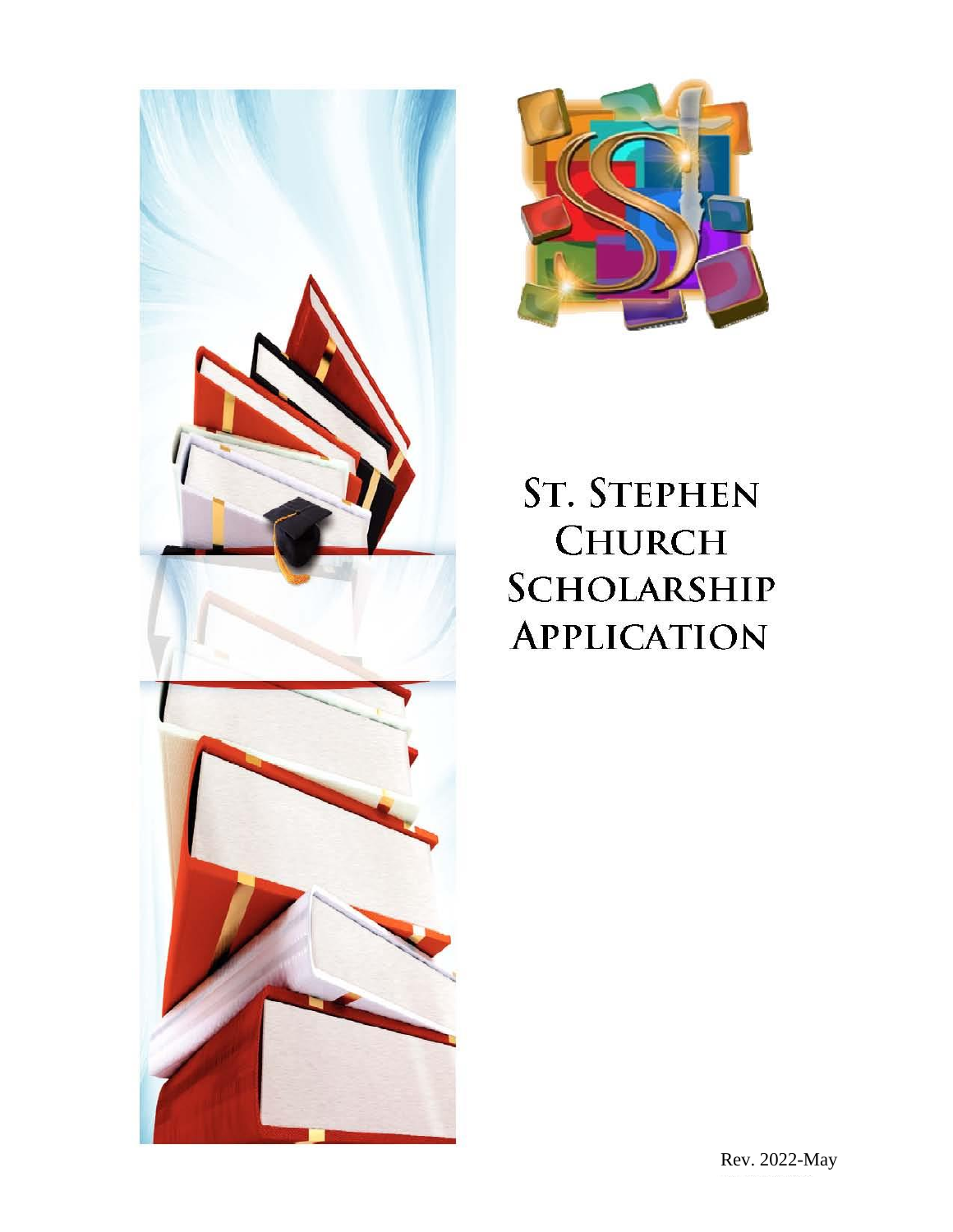### **St. Stephen Church Annual Scholarship Application 2022 Requirements and Instructions (Keep this page for your records.)**

To be considered for a scholarship award from the St. Stephen Church Annual Scholarship Program, the applicant must meet the following requirements:

- 1. Be a member of St. Stephen Church (membership MUST be on file in church office as having joined by baptism, Christian experience or letter) or community activity
- 2. Be enrolled as a full-time student at an accredited College/University or Trade school.
- 3. Submit a letter of acceptance from the College/University or Trade school.
- 4. Have a minimum G.P.A. of 2.7.
- 5. Be a graduating senior for the 2021-2022 academic year.

#### **Application Packet**

#### **Applicants must submit all application materials by: June 24, 2022**

Contents of application packet:

- A. Completed application (Incomplete application will not be accepted and will be returned to the sender)
- B. Letter of acceptance.
- C. Essay- Submit your essay of 250 words-using Arial 12-point font, double-spaced with 1" margins or use the form contained within this packet. The writing should be prompted from the thoughts of "The Church is My Life"
- D. Official end of year transcript.

#### **The final packet including the official end of year transcript must be submitted before any funds are awarded.**

#### **Submission Instructions:**

#### **Applications can be submitted online or by hard copy.**

Your completed application packet must be submitted by:

**June 24, 2022** 

If you have questions, please call Scholarship Hotline: 583-6798 ext: 6730

St. Stephen Scholarship Committee Attn: Dana Johnson 1018 South 15th Street Louisville, Kentucky 40210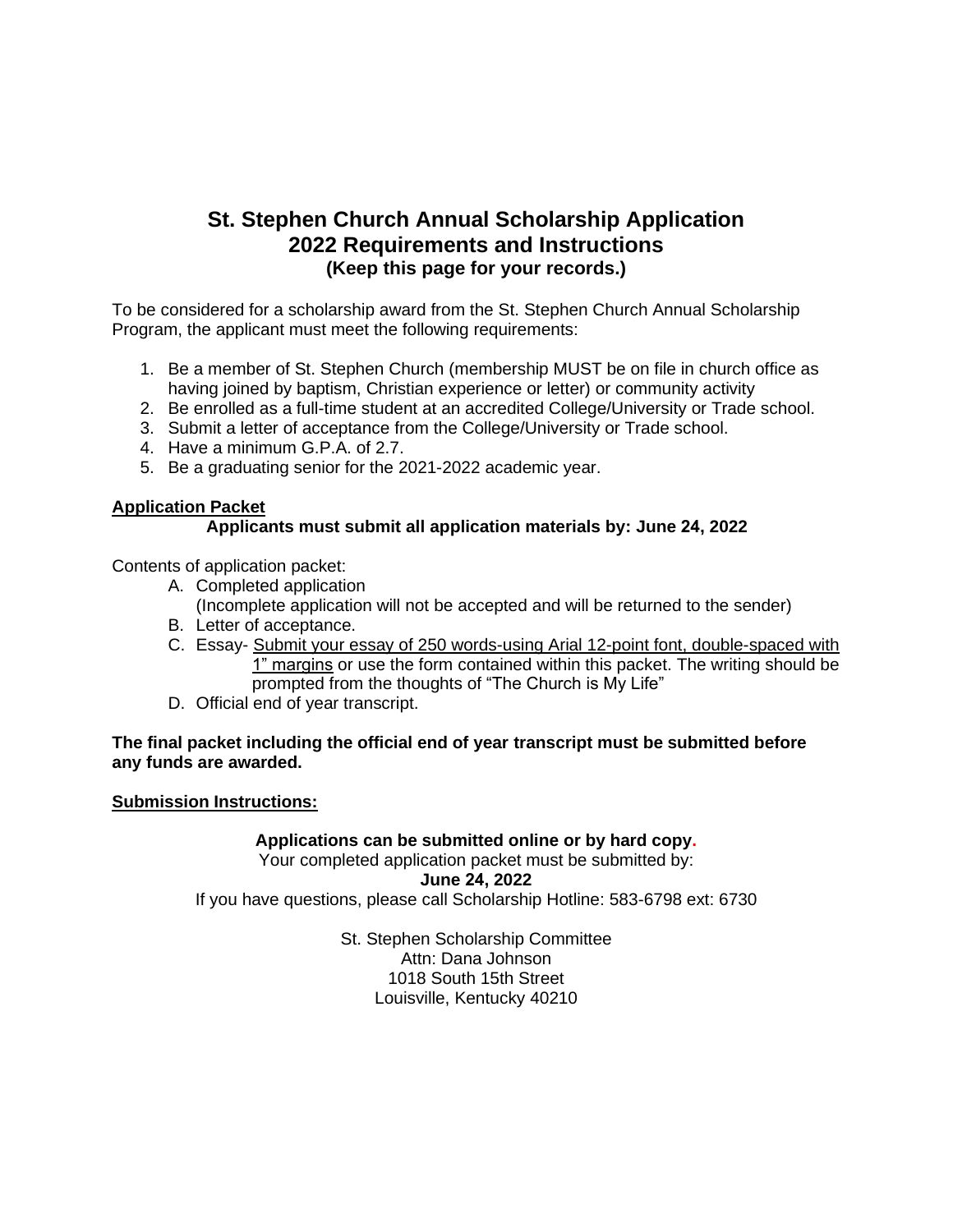## **St. Stephen Church Annual Scholarship Application for 2022**

| <b>STUDENT INFORMATION</b>                    |                                   |                               |                                                       |  |
|-----------------------------------------------|-----------------------------------|-------------------------------|-------------------------------------------------------|--|
|                                               | First                             |                               | Middle                                                |  |
| Last                                          |                                   |                               |                                                       |  |
| Street                                        | City                              |                               | Zip Code                                              |  |
|                                               |                                   |                               |                                                       |  |
|                                               |                                   |                               |                                                       |  |
|                                               |                                   |                               | Iм<br>lF<br>Gender:                                   |  |
| PARENT/GUARDIAN INFORMATION                   |                                   |                               |                                                       |  |
|                                               |                                   |                               |                                                       |  |
| Address: Andreas Address Andrew March 1997    |                                   |                               |                                                       |  |
| (If different from student) Street            |                                   | City                          | Zip Code                                              |  |
|                                               |                                   |                               |                                                       |  |
| <b>CHURCH INFORMATION</b>                     |                                   |                               |                                                       |  |
| Are you a member of St. Stephen Church? FS    |                                   |                               | MO If yes, how long?                                  |  |
|                                               |                                   |                               |                                                       |  |
| Do you attend a Sunday School class?   YES    |                                   | <b>INO</b>                    |                                                       |  |
|                                               |                                   |                               |                                                       |  |
|                                               |                                   |                               |                                                       |  |
| <b>EDUCATION INFORMATION</b>                  |                                   |                               |                                                       |  |
|                                               |                                   |                               |                                                       |  |
| Anticipated graduation date: ________________ |                                   |                               |                                                       |  |
|                                               |                                   |                               |                                                       |  |
|                                               |                                   |                               |                                                       |  |
|                                               |                                   |                               |                                                       |  |
|                                               |                                   |                               |                                                       |  |
| Intended Academic goal:                       | Certificate                       | Associate Degree              | Bachelor's Degree                                     |  |
| For Office Use Only:                          |                                   |                               |                                                       |  |
| Date Received: New York New York 1989         |                                   |                               | Received by: Necessary Management of the Received by: |  |
|                                               | Date Letter of acceptance mailed: |                               |                                                       |  |
|                                               |                                   | RETURN ALL REQUIRED DOCUMENTS |                                                       |  |